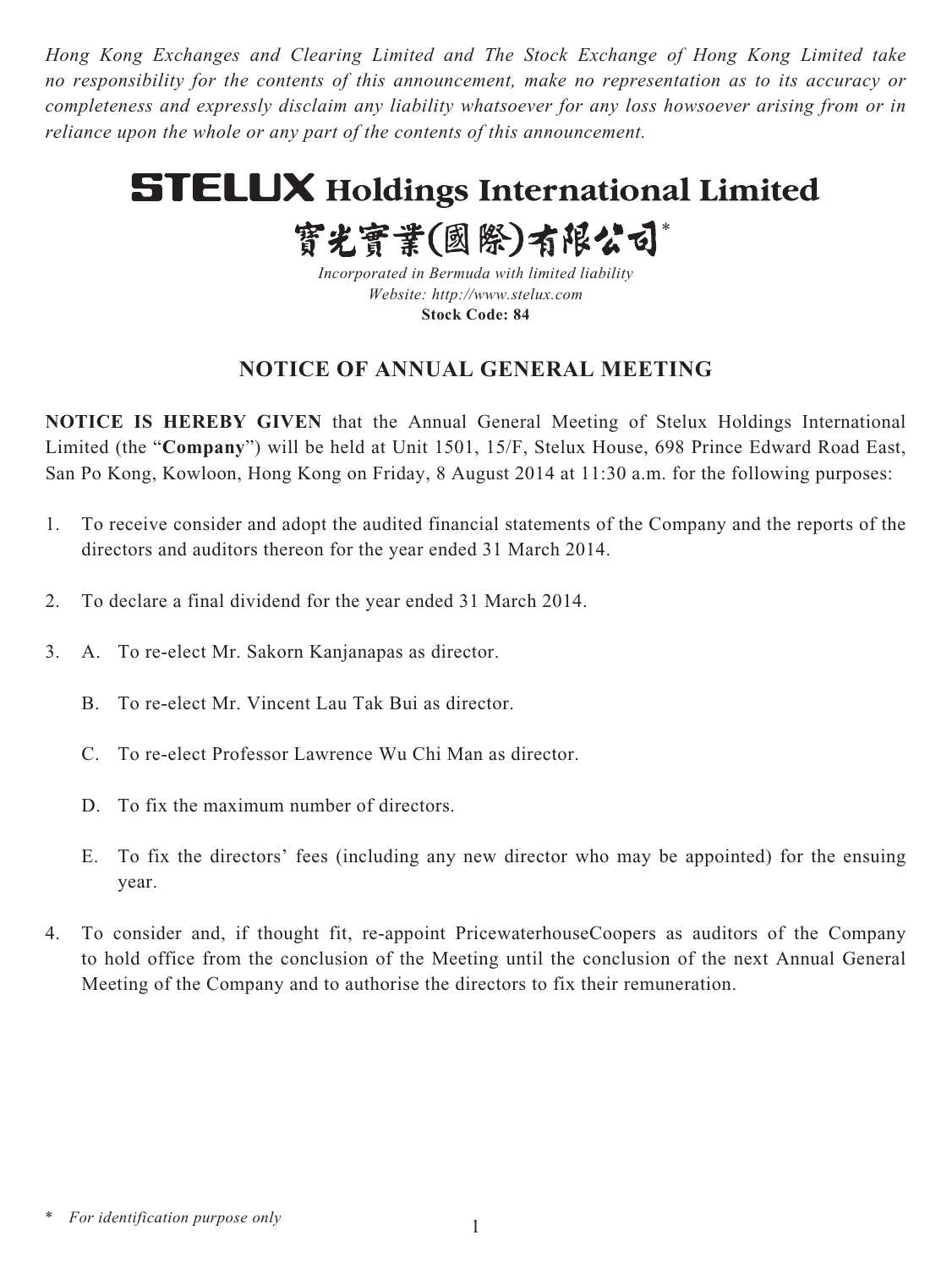5. As special businesses, to consider and, if thought fit, adopt with or without amendments, the following ordinary resolutions:

### **ORDINARY RESOLUTIONS**

## (A) "**THAT**:

- (i) subject to paragraph (ii) below, the exercise by the directors of the Company during the Relevant Period of all the powers of the Company to purchase Shares be and it is hereby generally and unconditionally approved;
- (ii) the aggregate nominal amount of Shares which may be purchased on The Stock Exchange of Hong Kong Limited or any other stock exchange recognised for this purpose by the Securities and Futures Commission of Hong Kong and The Stock Exchange of Hong Kong Limited under the Hong Kong Code on Share Repurchases pursuant to the approval in paragraph (i) above shall not exceed 10 per cent of the aggregate nominal amount of the share capital of the Company in issue at the date of passing this resolution, and the said approval shall be limited accordingly; and
- (iii) for the purpose of this resolution "Relevant Period" means the period from the passing of this resolution until whichever is the earlier of:
	- (a) the conclusion of the next Annual General Meeting of the Company;
	- (b) the expiration of the period within which the next Annual General Meeting of the Company is required by the Bye-laws of the Company or The Companies Act 1981 of Bermuda (as amended) to be held; and
	- (c) the revocation or variation of the authority given under this resolution by ordinary resolution of the shareholders in general meeting."

#### (B) "**THAT**:

- (i) subject to paragraph (iii) below and subject to the consent of the Bermuda Monetary Authority, the exercise by the directors of the Company during the Relevant Period of all the powers of the Company to allot, issue and deal with additional shares in the capital of the Company and to make or grant offers, agreements and options which might require the exercise of such power be and it is hereby generally and unconditionally approved;
- (ii) the approval in paragraph (i) shall authorise the directors of the Company during the Relevant Period to make or grant offers, agreements and options which might require the exercise of such power after the end of the Relevant Period;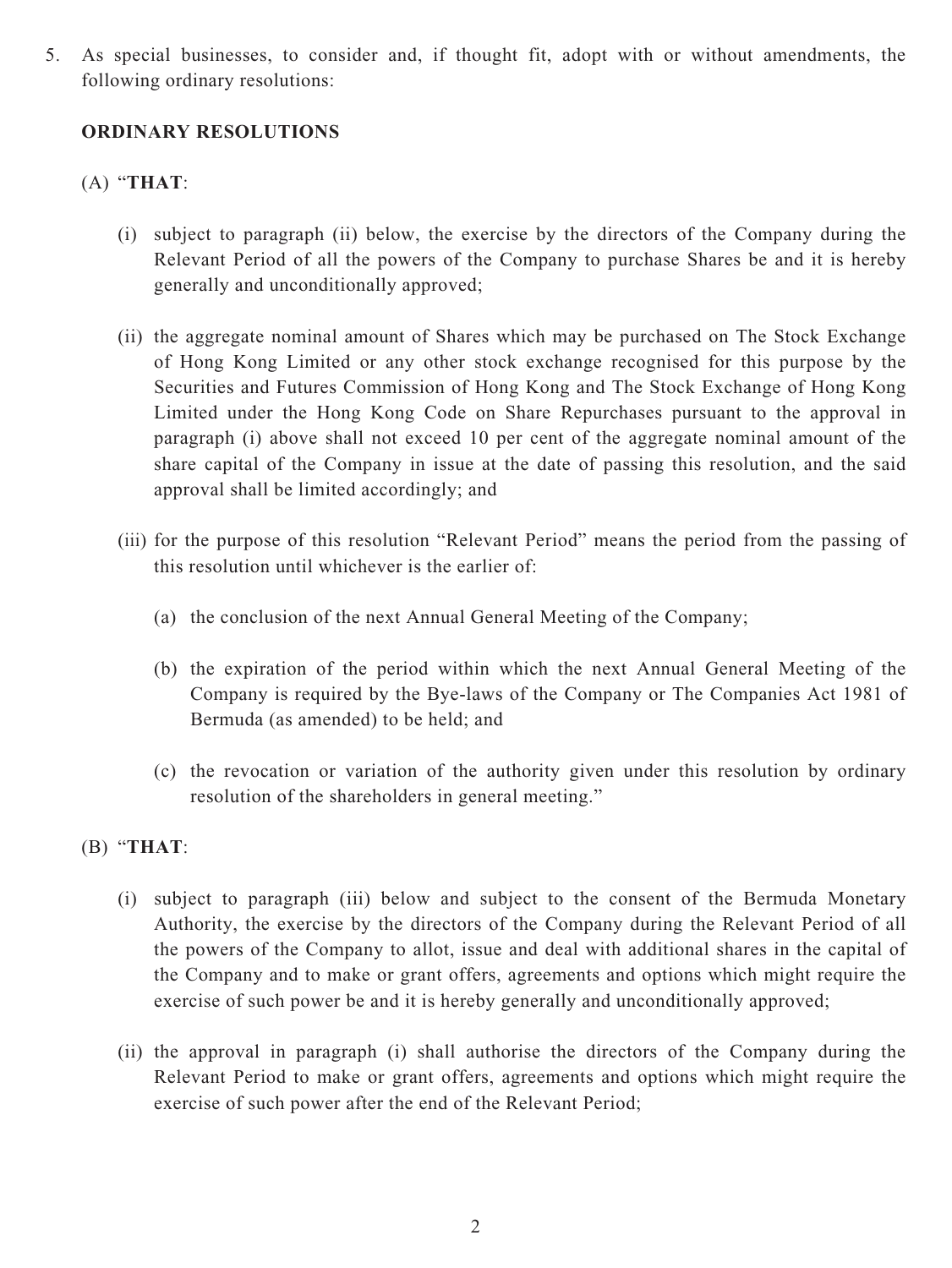- (iii) the aggregate nominal amount of share capital allotted or agreed conditionally or unconditionally to be allotted (whether pursuant to an option or otherwise) by the directors of the Company pursuant to the approval in paragraph (i), otherwise than pursuant to (a) a Rights Issue, (b) the exercise of rights of subscription or conversion under the terms of any warrants issued by the Company or any securities which are convertible into shares of the Company (c) any option scheme or similar arrangement for the time being adopted for the grant or issue to officers and/or employees of the Company and/or any of its subsidiaries of shares or rights to acquire shares of the Company or (d) any scrip dividend or similar arrangement providing for the allotment of shares in lieu of the whole or part of a dividend on shares of the Company, shall not exceed the aggregate of: (aa) 20 per cent of the aggregate nominal amount of the share capital of the Company in issue at the date of passing this resolution and (bb) (if the directors are so authorised by a separate ordinary resolution of the shareholders of the Company) the nominal amount of share capital of the Company repurchased by the Company subsequent to the passing of this resolution (up to maximum equivalent to 10 per cent of the aggregate nominal amount of the share capital of the Company in issue at the date of passing this resolution), and the said approval shall be limited accordingly; and
- (iv) for the purposes of this resolution:

"Relevant Period" means the period from the passing of this resolution until whichever is the earlier of:

- (a) the conclusion of the next Annual General Meeting of the Company;
- (b) the expiration of the period within which the next Annual General Meeting of the Company is required by the Bye-Laws of the Company or the Companies Act 1981 of Bermuda (as amended) to be held; and
- (c) the revocation or variation of the approval given by this resolution by ordinary resolution of the shareholders in general meeting; and

"Rights Issue" means an offer of shares open for a period fixed by the directors of the Company to holders of shares of the Company or any class thereof on the register on a fixed record date in proportion to their then holdings of such shares or class thereof (subject to such exclusion or other arrangements as the directors of the Company may deem necessary or expedient in relation to fractional entitlements or having regard to any restrictions or obligations under the laws of, or the requirements of any recognised regulatory body or any stock exchange in, any territory outside Hong Kong)."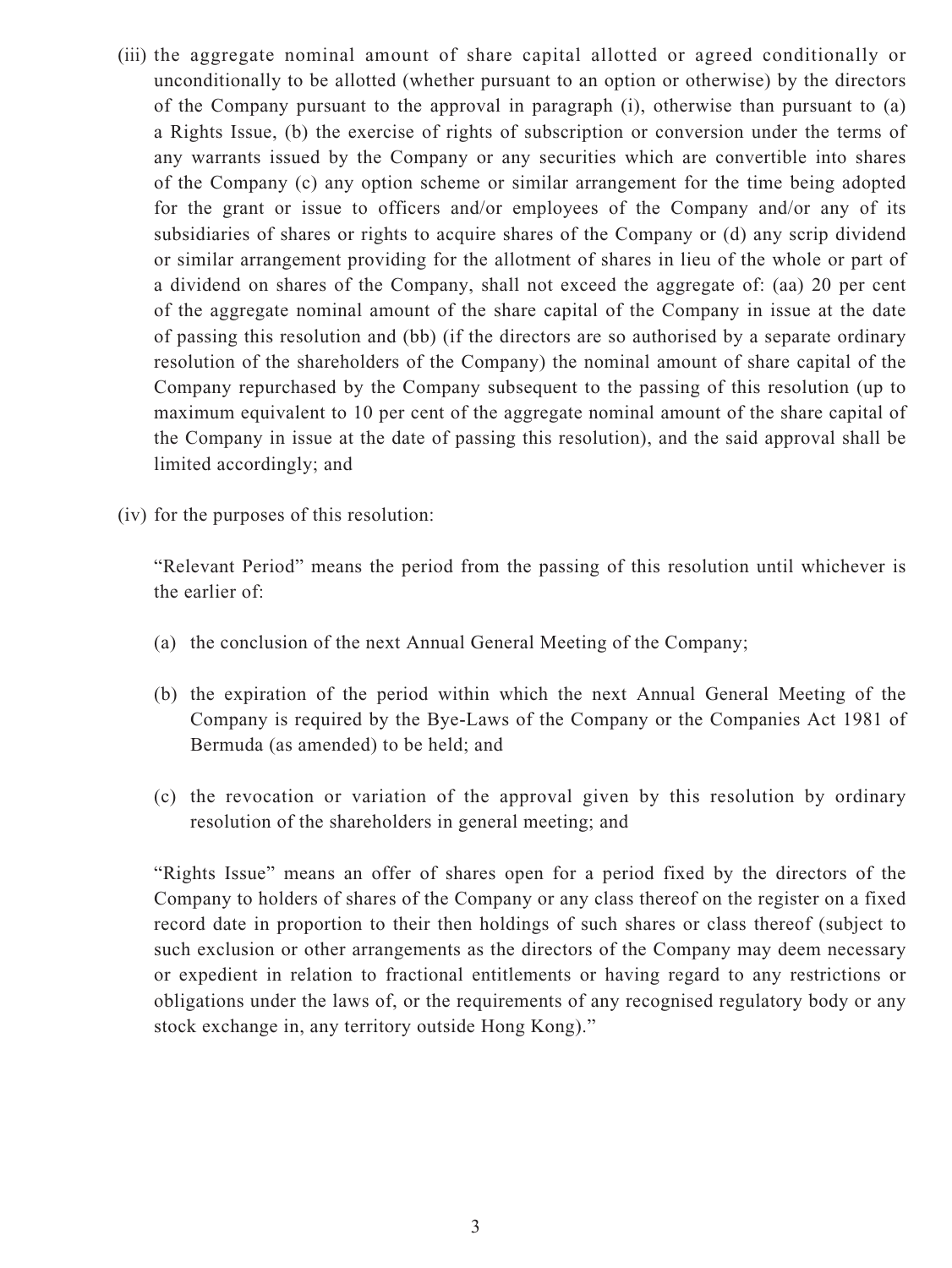(C) "**THAT** the directors of the Company be and they are hereby authorised to exercise the powers of the Company referred to in paragraph (i) of the resolution set out as resolution (C) in the notice of the Meeting of which this resolution forms a part in respect of the share capital of the Company referred to in sub-paragraph (bb) of paragraph (iii) of such resolution."

> By order of the Board **Caroline Chong** *Company Secretary*

Hong Kong, 9 July 2014

The directors of the Company as at the date hereof:

#### *Executive Directors:*

Chumphol Kanjanapas (also known as Joseph C. C. Wong) *(Chairman and Chief Executive Officer)*, Vincent Lau Tak Bui *(Chief Operating Officer)* and Wallace Kwan Chi Kin *(Chief Financial Officer)* 

#### *Non-Executive Directors:*

Sakorn Kanjanapas, Ma Xuezheng (also known as Mary Ma), Alex Wong Yu Tsang (also known as Alex Wong), Wu Chun Sang *(independent)*, Lawrence Wu Chi Man *(independent)* and Agnes Kwong Yi Hang *(independent)* 

*Principal office:* 27/F., Stelux House 698 Prince Edward Road East San Po Kong Kowloon Hong Kong

#### *Notes:*

- 1. A member entitled to attend and vote at the Annual General Meeting is entitled to appoint one or more proxies to attend and, on a poll, vote on his behalf. A proxy need not be a member of the Company.
- 2. The instrument appointing a proxy and the power of attorney or other authority (if any) under which it is signed, or a notarially certified copy of such power of authority, shall be delivered to the **Company's Hong Kong share registrar, Computershare Hong Kong Investor Services Limited, 17M Floor, Hopewell Centre, 183 Queen's Road East, Hong Kong** not less than 48 hours before the time fixed for holding the Annual General Meeting or any adjourned meeting.
- 3. Delivery of an instrument appointing a proxy shall not preclude a member from attending and voting in person at the Annual General Meeting or poll concerned and, in such event, the instrument appointing a proxy shall be deemed to be revoked.